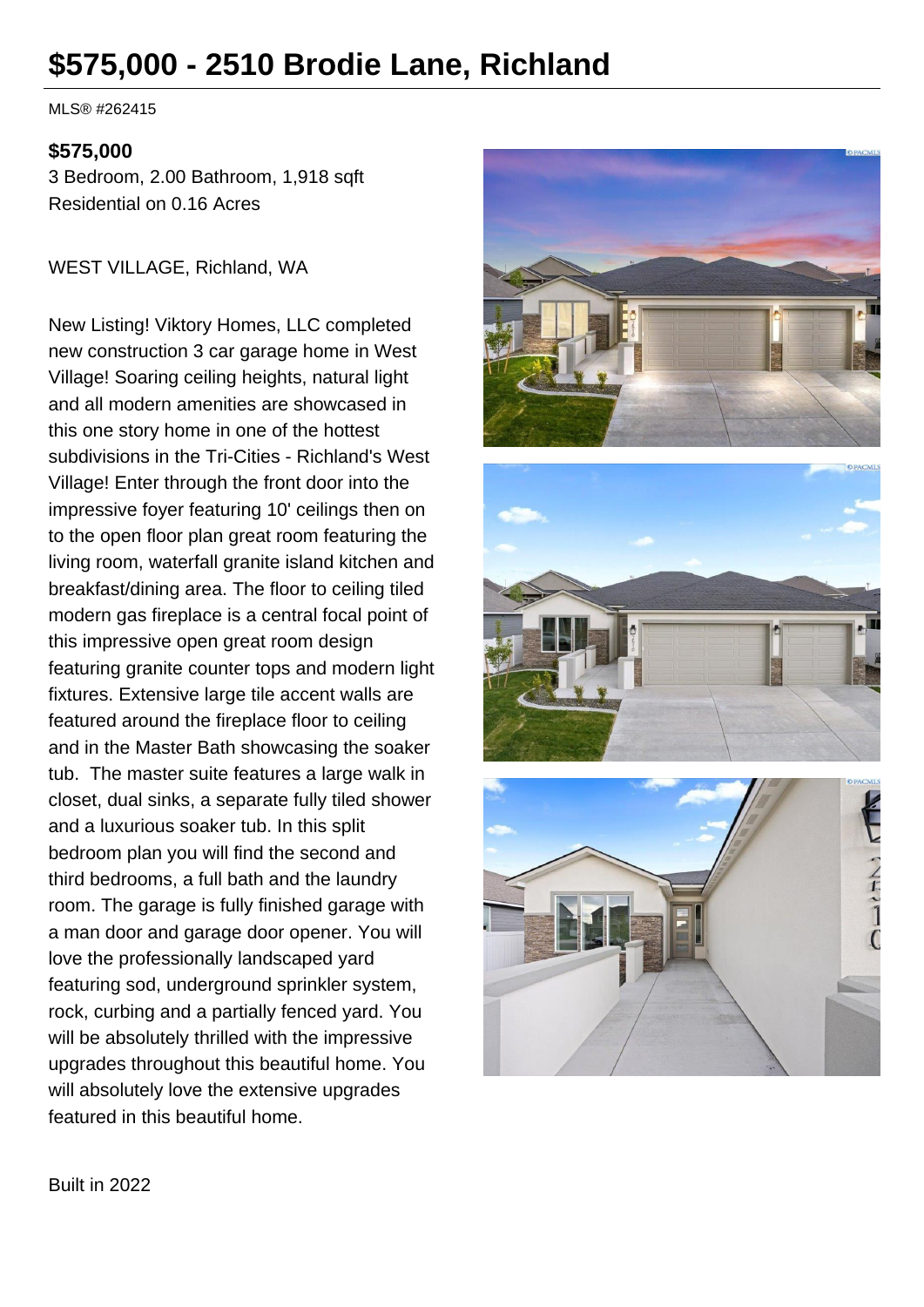# **Essential Information**

| MLS@#                 | 262415        |
|-----------------------|---------------|
| Price                 | \$575,000     |
| Bedrooms              | 3             |
| Bathrooms             | 2.00          |
| <b>Full Baths</b>     | 2             |
| <b>Square Footage</b> | 1,918         |
| Acres                 | 0.16          |
| <b>Year Built</b>     | 2022          |
| <b>Type</b>           | Residential   |
| Sub-Type              | Single Family |
| <b>Style</b>          | Other         |
| Status                | Active        |

# **Community Information**

| Address      | 2510 Brodie Lane |
|--------------|------------------|
| Area         | <b>Benton</b>    |
| Subdivision  | WEST VILLAGE     |
| City         | Richland         |
| <b>State</b> | WA               |
| Zip Code     | 99352            |

## **Amenities**

| <b>Utilities</b>         | Appliances-Electric, Appliances-Gas, Cable, Electric, Gas   |
|--------------------------|-------------------------------------------------------------|
| Parking                  | Attached, 3 car, Door Opener, Finished, Garage-3 Car        |
| # of Garages             | 3                                                           |
| Garages                  | Attached, 3 car, Door Opener, Finished                      |
| <b>Interior</b>          |                                                             |
| <b>Interior Features</b> | Ceiling - Raised, Ceiling Fan(s), Utility Sink              |
| Appliances               | Dishwasher, Garbage Disposal, Microwave Oven, Range/Oven    |
| Heating                  | Forced Air, Gas - Heating, Central Air, Heat Pump - Cooling |

Fireplace Yes Fireplaces 1, FP - Gas, FP - Insert, In Living Room

# **Exterior**

| <b>Exterior</b> | Rock, Stucco                                                |
|-----------------|-------------------------------------------------------------|
|                 | Exterior Features Fencing/Partial, Patio/Covered, Sprinkler |
| Lot Description | Located in City Limits                                      |